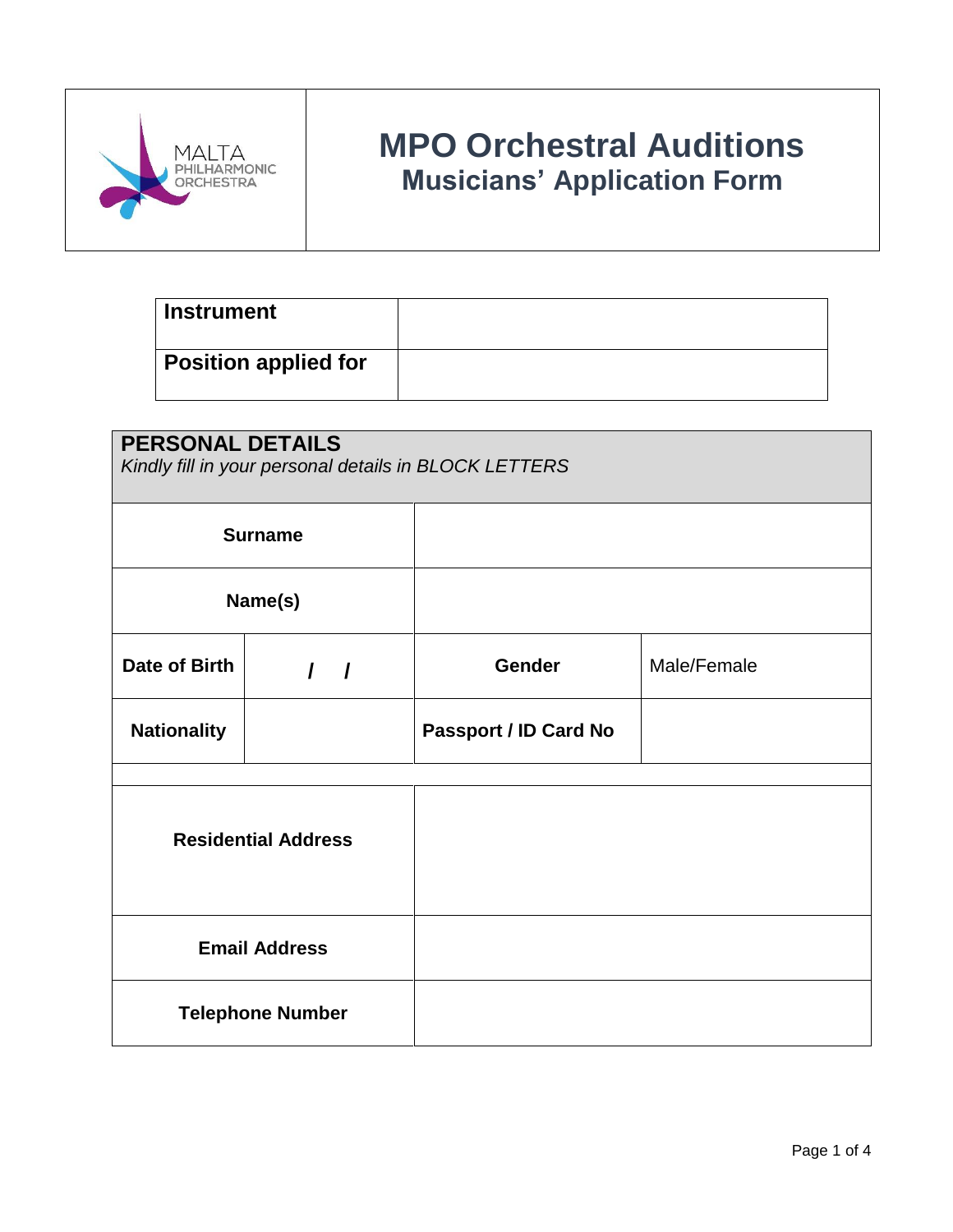## **MUSICAL TRAINING AND EXPERIENCE**

*Kindly use the space provided or add additional sheets if necessary*

Please list details of your orchestral experience, starting with your most recent.

Please list your musical education and training, including name of institution and/or teachers, courses followed, dates and qualifications obtained.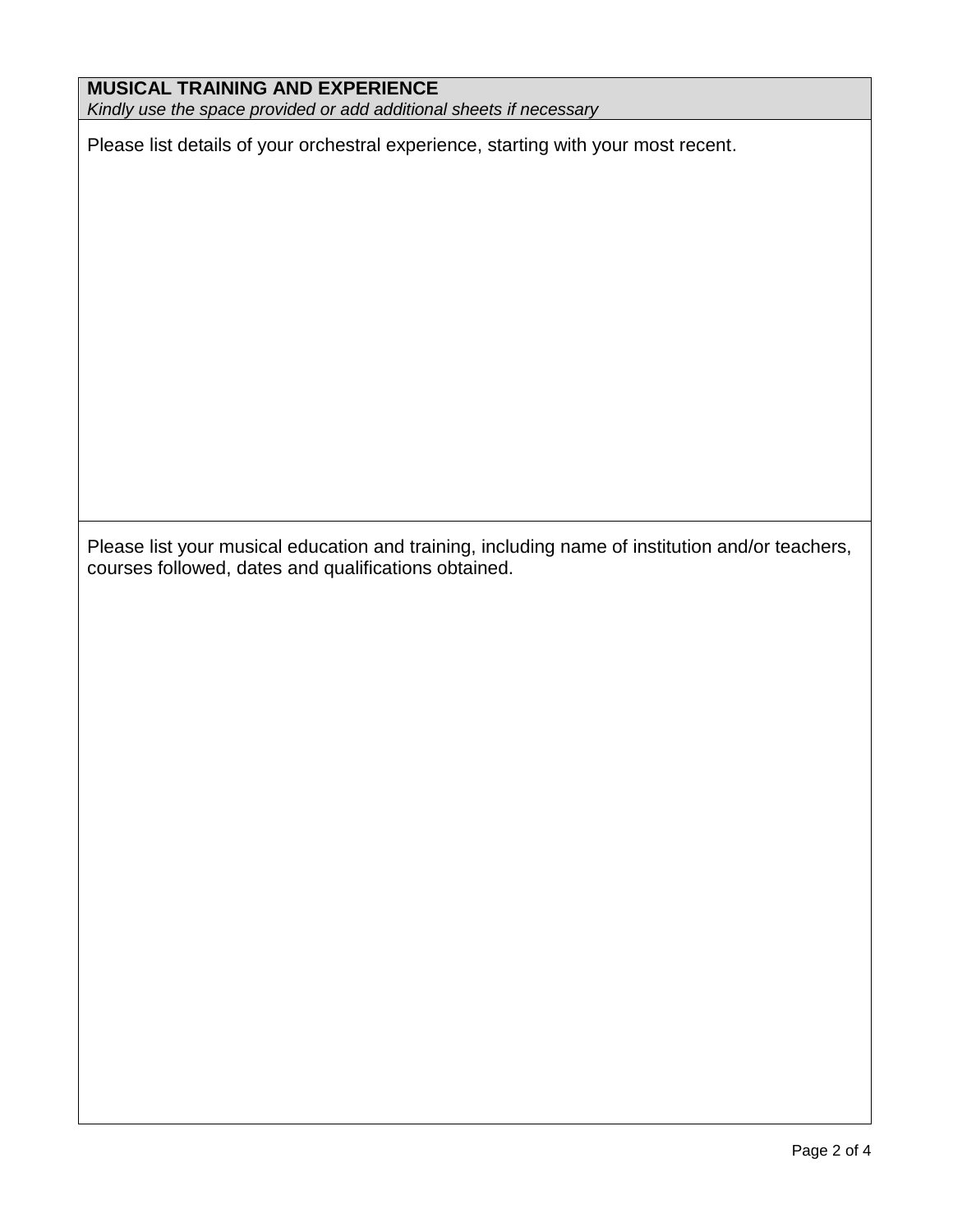## **ADDITIONAL INFORMATION**

*Kindly use the space provided for the suggested additional information*

Please provide any additional information that is relevant to your application, such as details of solo/chamber music performance, masterclasses and competitions.

Please give a brief explanation of why you would like to join the Malta Philharmonic Orchestra